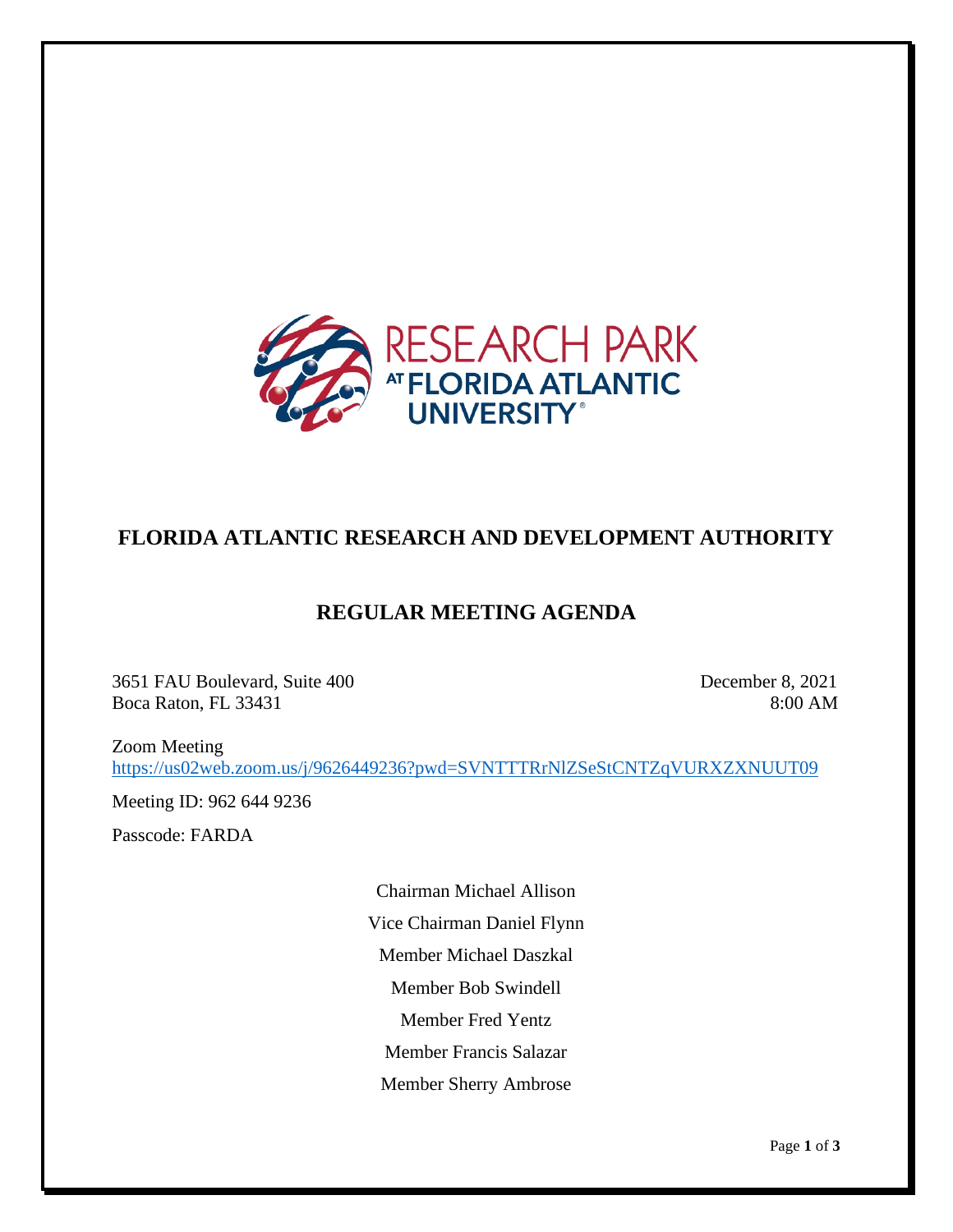- I. Call to order & roll call
- II. Agenda approval
- III. Review & approval of minutes
	- a. Regular meeting [August 25, 2021](https://www.research-park.org/files/060b06886/3a+-+DRAFT+Authority+Meeting+Minutes.pdf)
- IV. Review & approval of financial statements
	- a. [August, September 2021](https://www.research-park.org/files/533a44db3/4a+-+2021-10-13+September+Financials+Memo.pdf)
	- b. [October](https://www.research-park.org/files/79b1c01d3/4b+-+2021-11-09+October+Financials+Memo.pdf) 2021
- V. Reports

Chairman

General Counsel

Florida Atlantic University

President

Asset Owner Marketing & Leasing Report

Members

- VI. Old business
- VII. New business
	- a. 2021-2022 Budget

## **RESOLUTION OF THE FLORIDA ATLANTIC RESEARCH AND DEVELOPMENT AUTHORITY APPROVING BUDGET FOR FISCAL YEAR 2021-2022; PROVIDING FOR SEVERABILITY; AND PROVIDING FOR AN EFFECTIVE DATE**

Attachments: [Resolution](https://www.research-park.org/files/747c58eac/7a+-+Budget+Reso.pdf) [Draft 2021-2022 Budget](https://www.research-park.org/files/8fc8016aa/7a+-+FY21-22+Draft+Budget.pdf)

b. 2020-2021 Audit report

Attachments: Draft audit report – *waiting on backup*

- c. 2021 President Performance Assessment
- Attachments: Compiled results of assessment  *waiting on backup*
	- d. Review of legal service agreement

Attachments: None